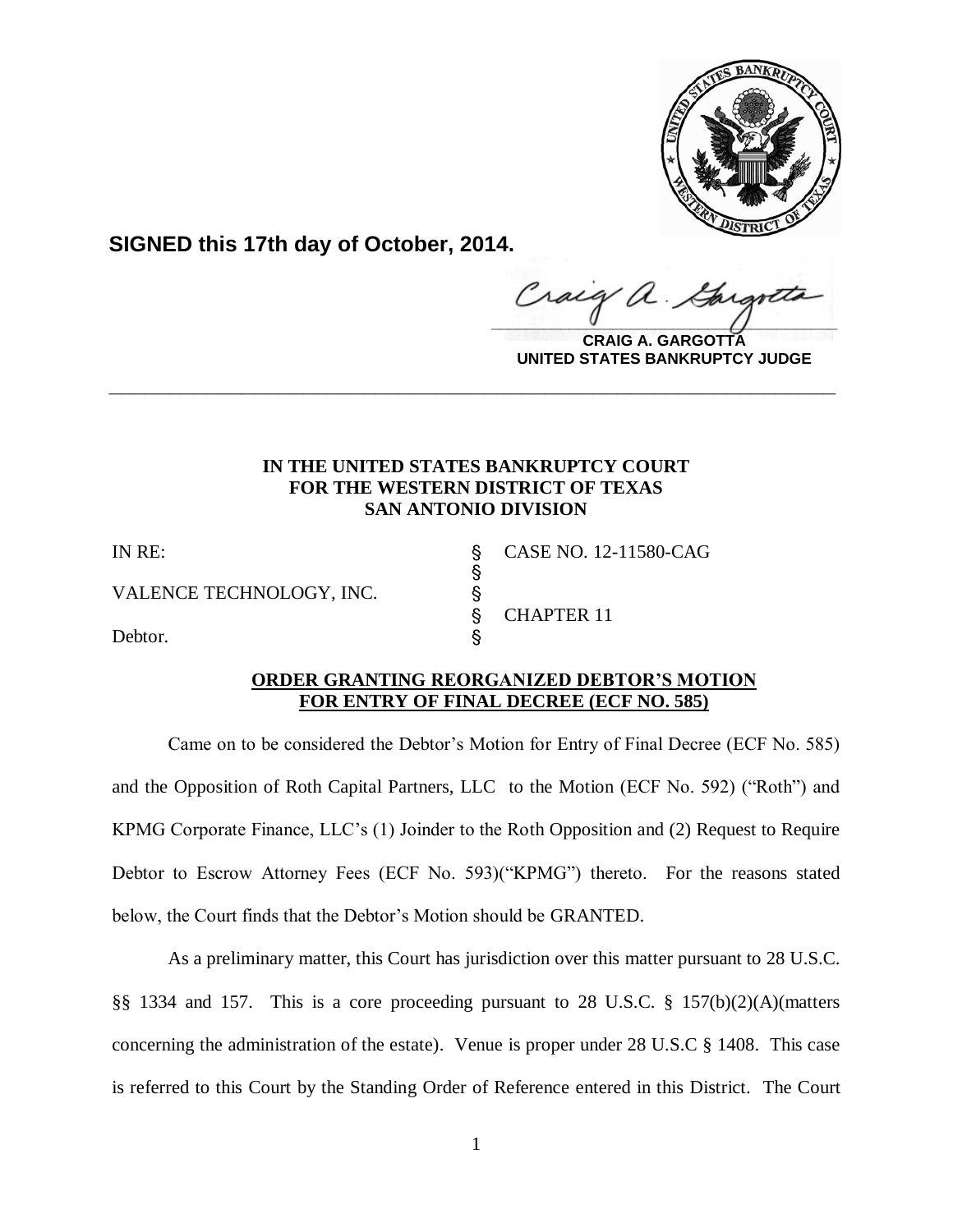has reviewed the entire record before it, including all admitted exhibits and arguments of counsel. The Court has also carefully considered all evidentiary objections raised and sustained in making its findings of fact.

#### **FACTUAL AND PROCEDURAL BACKGROUND**

On July 12, 2012, the Debtor (also referred to as the "Reorganized Debtor"), Valence Technology, Inc., filed a voluntary petition for relief under Chapter 11 of the Bankruptcy Code. The Debtor continues to manage and operate its business post confirmation. On September 20, 2013, Valence filed its First Amended Chapter 11 Plan of Reorganization (the "Plan") (ECF No. 441). On November 13, 2013, the Court considered confirmation of Debtor's Plan. On November 18, 2013, the Court entered an order confirming the Plan (ECF No. 503). The Effective Date (as defined in the Plan) as to the Reorganized Debtor was December 4, 2013, and payments to creditors have been made by the Reorganized Debtor pursuant to the terms of the Plan. All objections to Proofs of Claim have been resolved.

#### **THE PARTIES' CONTENTIONS AND LEGAL ANALYSIS**

The Reorganized Debtor asks that this Court grant its Motion for Entry of a Final Decree. A bankruptcy court may close a Chapter 11 case if the estate has been "fully administered." 11 U.S.C. § 350(a). Bankruptcy Rule 3022 states: "[a]fter an estate is fully administered in a chapter 11 reorganization case, the [bankruptcy] court, on its own motion or on a motion of a party in interest, shall enter a final decree closing the case." FED. R. BANKR. P. 3022. Although the phrase "fully administered" is not defined in either the Bankruptcy Code or the Bankruptcy Rules, the 1991 Advisory Committee Notes to Bankruptcy Rule 3022 provide various factors to consider if an estate has been "fully administered":

Entry of a final decree closing a chapter 11 case should not be delayed solely because the payments required by the plan have not been completed. Factors that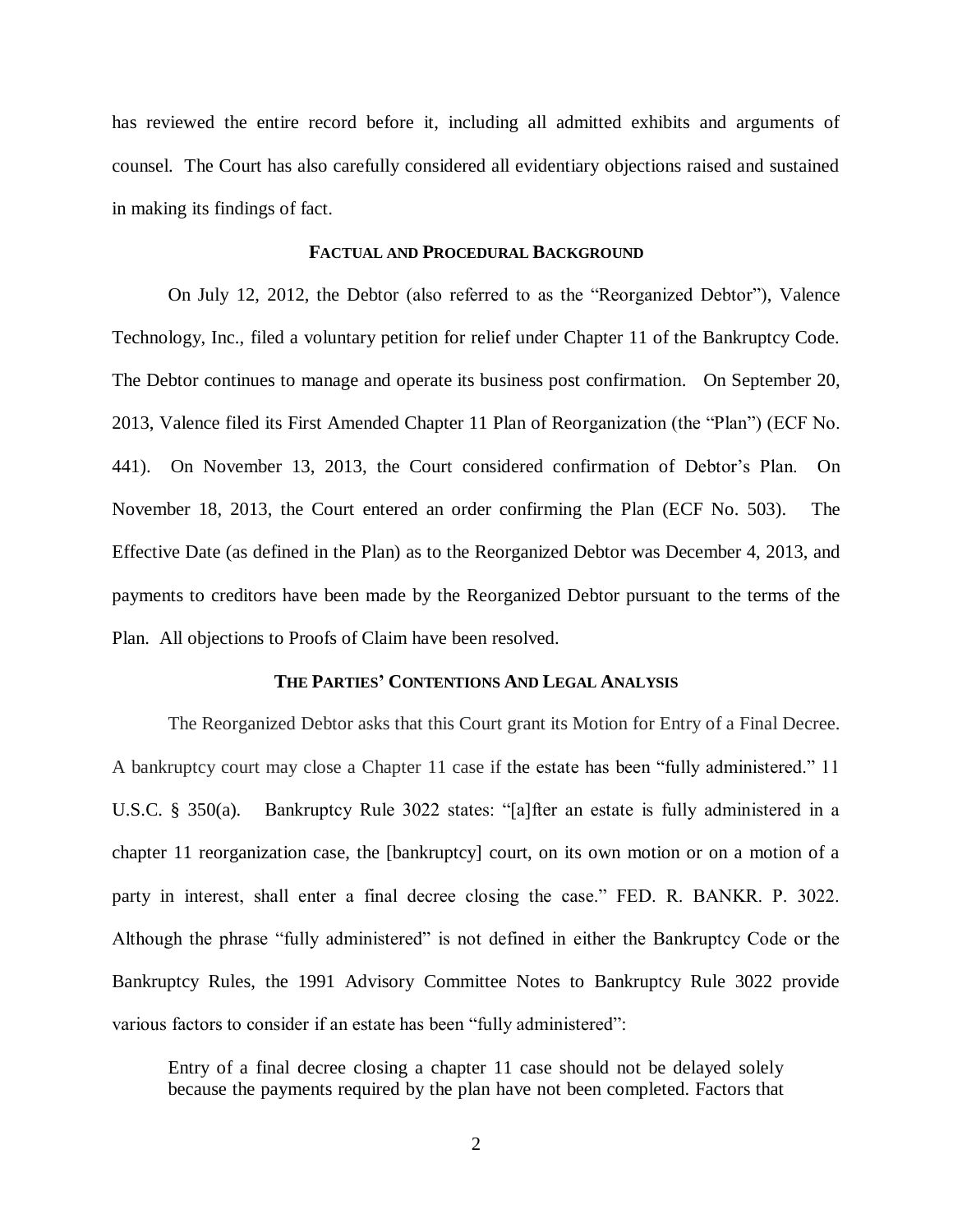the [bankruptcy] court should consider in determining whether the estate has been fully administered include (1) whether the order confirming the plan has become final, (2) whether deposits required by the plan have been distributed, (3) whether the property proposed by the plan to be transferred has been transferred, (4) whether the debtor or the successor of the debtor under the plan has assumed the business or the management of the property dealt with by the plan, (5) whether payments under the plan have commenced, and (6) whether all motions, contested matters, and adversary proceedings have been finally resolved.

FED. R. BANKR. P. 3022 advisory committee's note (1991).

The Reorganized Debtor argues that in this case: (1) the Court's order confirming the Plan has become final; (2) most distributions to creditors have been made; (3) property to be transferred under the Plan has commenced; and (4) the Reorganized Debtor has fully paid or commenced paying administrative and priority claims under the Plan, save and except for the allowance of certain administrative expense claims that are on appeal. In addition, the Reorganized Debtor has assumed management and operation of the reorganized business. Thus, the Reorganized Debtor maintains that it has substantially consummated the Plan, and the case is fully administered. Moreover, the Reorganized Debtor submits that only one Advisory Committee factor supporting case closure has not been fully met—all contested matters (the pending appeals) have not been finally resolved. Nonetheless, the Reorganized Debtor asserts that notwithstanding that all contested matters have been resolved is not an impediment to closing the case.

The Reorganized Debtor also argues that there are financial reasons that support the entry of the final decree. There are the costs of U.S. Trustee fees and reporting requirements that tax the finances of the estate. Further, the Debtor argues that the closing of its Chapter 11 case will remove the stigma of being in Chapter 11 and allow the Debtor to better compete with other businesses that offer similar products.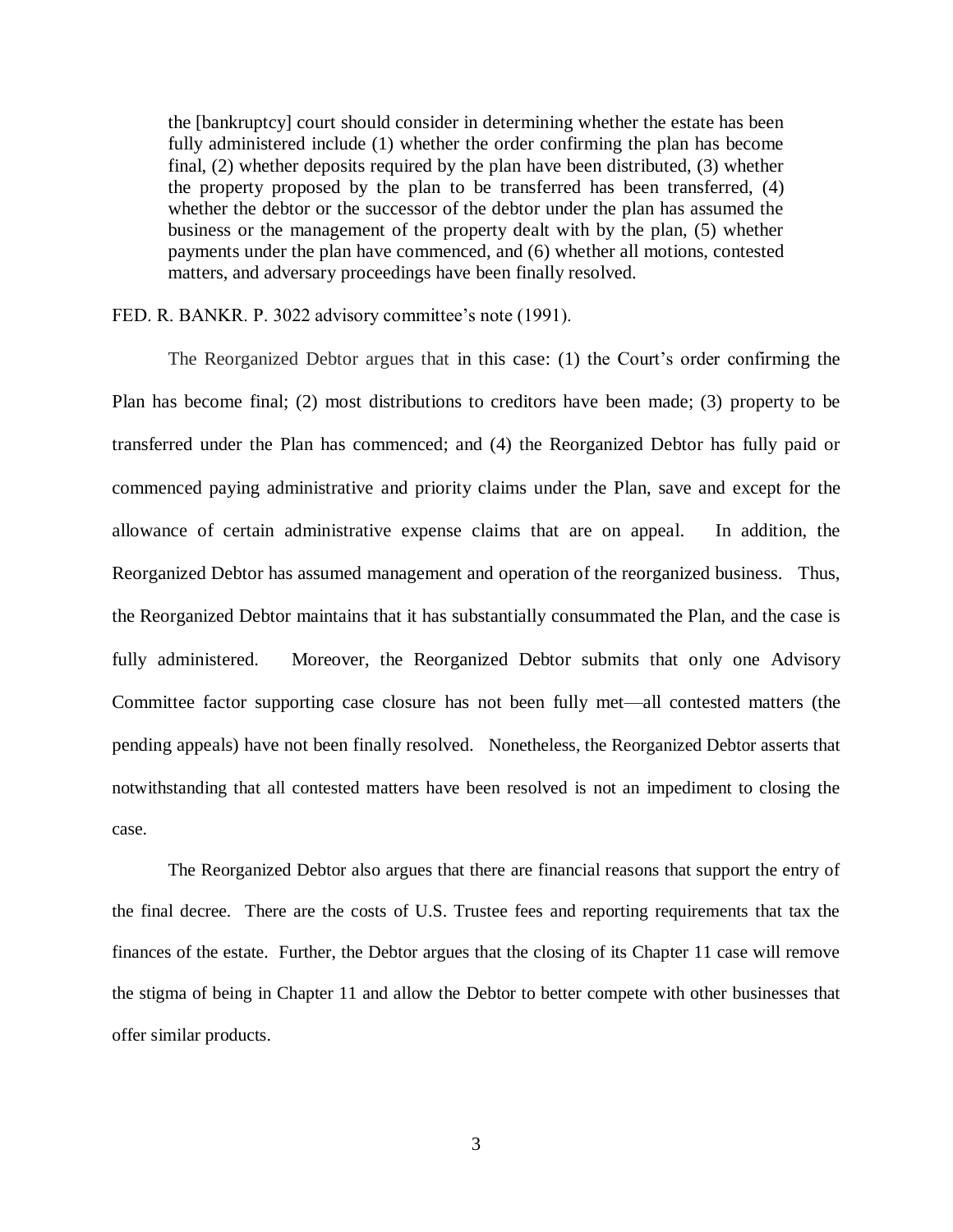Roth and KPMG see it differently. They argue that the case is not fully administered. Roth and KPMG argue that an estate is not fully administered if there are outstanding motions, contested matters, or adversary proceedings. In particular, Roth and KPMG argue that the pending appeals of the Court's determination as to allowance of their administrative claims requires the Court to keep the case open until the appeals are resolved. Specifically, there is the Reorganized Debtor's pending appeal of this Court's (1) Order Granting in Part and Denying in Part the Final Fee Application of KPMG Corporate Finance, LLC, Investment Bankers to the Debtor for Compensation and Reimbursement of Expenses for the Period From February 6, 2013 Through November 14, 2013 (ECF No. 566), and (2) Order Granting in Part and Denying in Part the Final Fee Application of Roth Capital Partners, LLC, Investment Bankers to the Debtor for Compensation and Reimbursement of Expenses for the Period From February 6, 2013 Through October 30, 2013 (ECF No. 574) (together, the "Fee Orders"). Additionally, following a hearing on July 13, 2014, the Court issued its Order Denying Roth's Amended First Motion of Roth Capital Partners, LLC, for Order Directing Reimbursement of Attorneys' Fees and Costs for the Period October 9, 2013 through May 23, 2014 (ECF No. 625) (the "Attorneys' Fees Order"). Roth has appealed the Attorneys' Fees Order, so in combination with the Fee Orders, there are now three pending appeals in this case.

Roth and KPMG further argue that the Reorganized Debtor's continued opposition to payment of their administrative claims places payment of their claims in jeopardy because without the case remaining open, Roth nor KPMG have any way to monitor the Debtor's business operations to ensure that there will be sufficient monies available to pay their claims post closure of the Debtor's Chapter 11 case. As such, Roth and KPMG ask that the Court require the Debtor to escrow sufficient monies to pay their administrative claims should the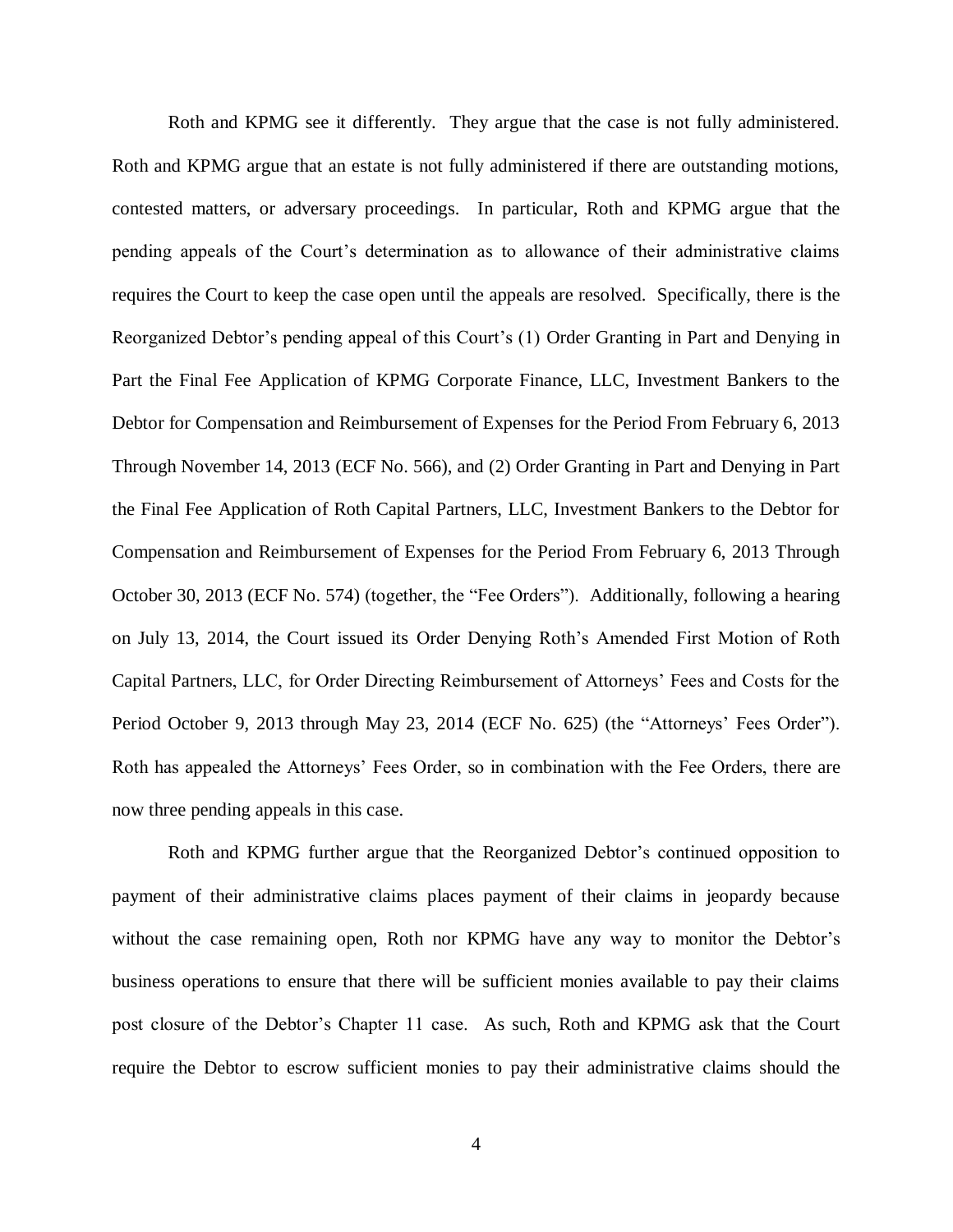claims be allowed in their entirety on appeal. Each party was awarded a success fee of \$625,000.00, exclusive of attorney fees. Both KPMG and Roth also expressed concern over the possibility that by the time all appeals have been exhausted, all creditor claims but for the Roth and KPMG administrative claims may be paid. At that time should the Debtor not pay the Roth and KPMG administrative claims, there would be a post-confirmation violation of the absolute priority rule in that junior claims would have been paid over administrative claims.

As such, the Court must determine if sufficient cause has been shown to grant the Motion for Entry of Final Decree. As an initial matter, the Court agrees with the Reorganized Debtor that most of the factors per the Advisory Notes have either been met by the Debtor or are inapplicable here.

Although courts have generally used the Advisory Notes six factors to determine whether a case has been fully administered, these factors are not exhaustive nor must all six factors be present to establish that a case should be closed. *See, e.g., In re Union Home & Indus., Inc.,*  375 B.R. 912, 917 (10th Cir. B.A.P. 2007)(factors under the Advisory Notes are not considered exhaustive nor must a party demonstrate all factors before case may be closed); *In re Provident Fin., Inc***.**, 2010 WL 6259973, at \*9 (9th Cir. B.A.P. 2010), *aff'd*, 2012 WL 172887 (9th Cir. Jan. 17, 2012) ("bankruptcy courts have flexibility in determining whether an estate is fully administered by considering the factors set forth in [Bankruptcy] Rule 3022, along with any other relevant factors"); *In re Ginko Assoc., L.P.*, 2009 WL 2916917, at \*2 (E.D. Pa. June 25, 2009) ("A court should review each request for entry of a final decree on a case-by-case basis" and "not all the factors set forth in the Advisory Committee Notes need to be present to establish that a case is fully administered").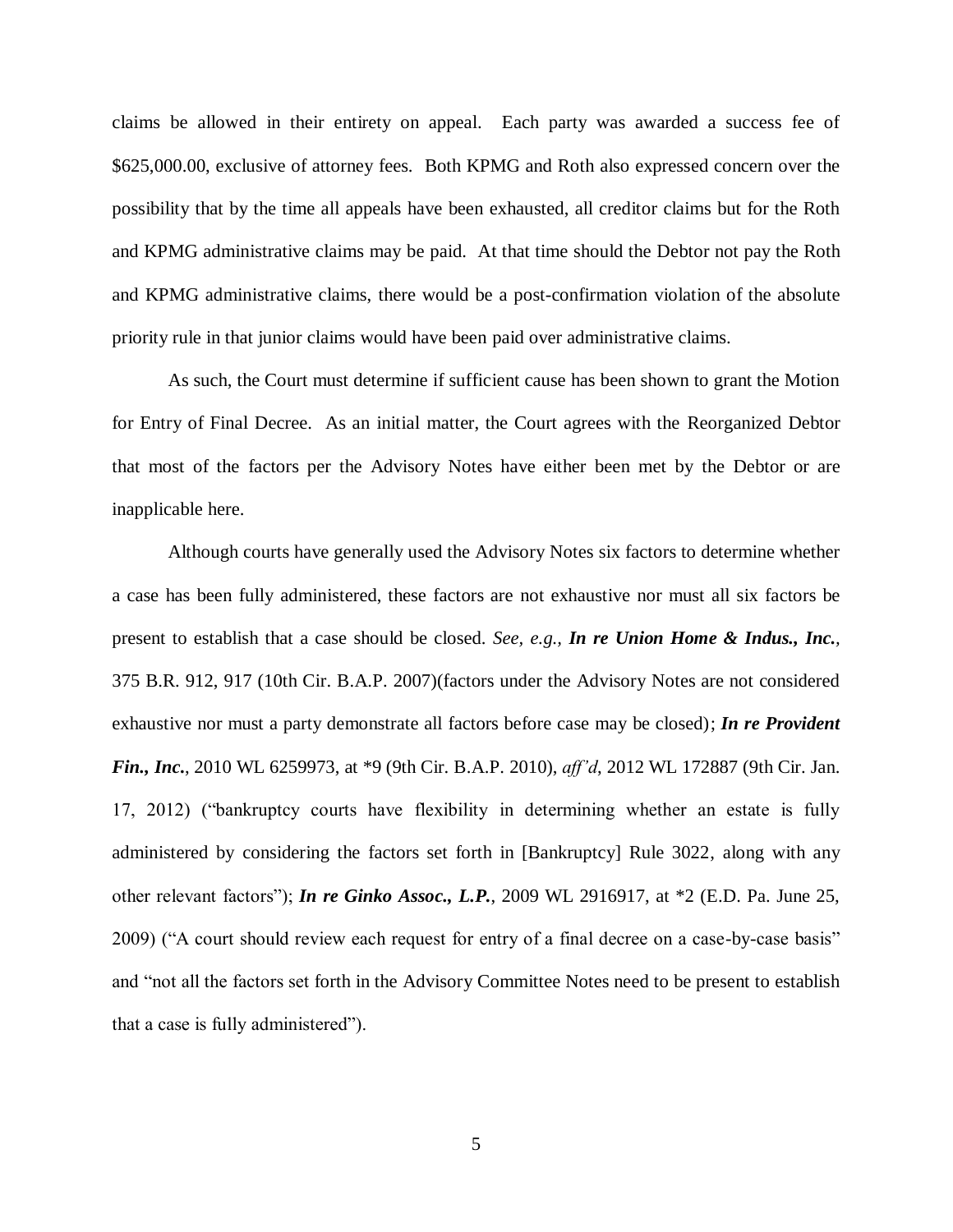In this case, the Court's order confirming the Plan has become final; property to be transferred under the Plan has commenced; and the Reorganized Debtor has fully paid or commenced paying administrative and priority claims under the Plan, save and except for those administrative expense claims that are on appeal. In addition, the Reorganized Debtor has assumed management and operation of the reorganized business. Thus, the Reorganized Debtor has substantially consummated the Plan, and the case is, for all intents and purposes, fully administered. Only one Advisory Committee factor supporting case closure has not been fully met in that all contested matters (which are appeals to the District Court) have not been finally resolved.

The existence of a pending matter, however, does not preclude closing a case. For example, it is well-established that "[t]he continuation of an adversary proceeding . . . is insufficient by itself to keep a case from being considered 'fully administered.'" *In re Union Home and Indus.,* 375 B.R. at 918; *see also In re Provident Fin.,* 2010 WL 6259973, at \*9 (affirming bankruptcy court's entry of final decree and noting that a final decree could have properly been entered even if an appeal and adversary proceeding had still been pending because "not all of the factors set forth in the Advisory Committee Note need to be present to establish that a case is fully administered for final decree purposes"); *In re JMP-Newcor Int'l, Inc***.**, 225 B.R. 462, 465 (Bankr. N.D. Ill. 1998) (where bankruptcy plan had been confirmed and debtor had taken all actions required by the plan, case had been "fully administered" and should be closed even though certain disbursements and an adversary proceeding were still pending); *In re McClelland*, 377 B.R. 446, 453 (S.D.N.Y. 2007) ("Fed. R. Bankr. P. 3022 permits entry of a final decree closing the case '[a]fter an estate is fully administered,' which is not necessarily contingent upon the resolution of stand-alone adversary proceedings").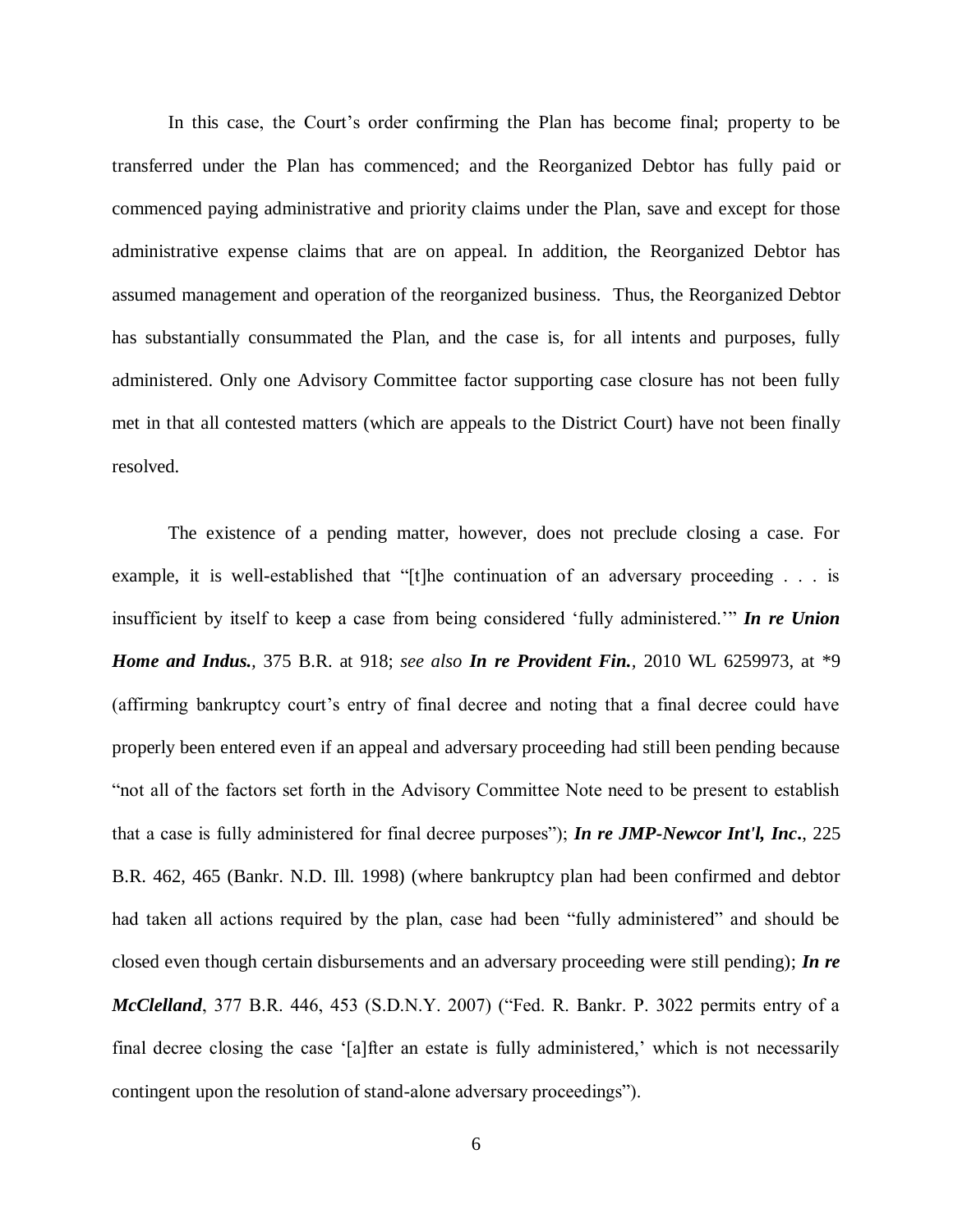As such, the Court finds that the parties' pending appeals of the Fee Orders should not prevent entry of a final decree closing this case. *See Provident Fin.*, 2010 WL 6259973, at \*9 (stating that the existence of an appeal does not prevent a case from being "fully administered"). Moreover, if the Fee Orders are upheld on appeal, then the Plan provides a mechanism for the payment of those administrative claims once the order becomes final and is no longer appealable. *See In re Kliegl Bros. Universal Elec. Stage Lighting Co., Inc.*, 238 B.R. 531, 542 (Bankr. E.D.N.Y. 1999) (observing that "the concept [of 'fully administered'] must mean that administrative claims have been provided for at least to the extent that assets exist out of which administrative claims can be partly or wholly paid."). Additionally, KPMG and Roth's concern that the Reorganized Debtor's funds could be exhausted before their appeals are concluded is unavailing. Had KPMG and Roth wanted further protection of their claims on appeal, either or both parties could have asked for a bond. *See* FED. R. BANKR. P. 7062 and 8005 (discussing the requirements for obtaining a bond and/or a stay pending appeal).

Additionally, this Court retains jurisdiction to reopen this case once the appeals are concluded. "A case may be reopened in the court in which such case was closed to administer assets, to accord relief to the debtor, or for other cause." 11 U.S.C. § 350(b); *see also*, FED. R. BANKR. P. 5010 ("[a] case may be reopened on motion of the debtor or other party in interest pursuant to §350(b) of the Code."). The decision to reopen a bankruptcy case is committed to the sound discretion of the bankruptcy court. *See, e.g.*, *Citizens Bank & Trust Co. v. Case (In re Case),* 937 F.2d 1014, 1018 (5th Cir. 1991) (finding broad discretion in the phrase "for other cause"). "This discretion depends upon the circumstances of the individual case and accords with the equitable nature of all bankruptcy court proceedings." *Id.; see also, Matter of Statistical*  **Tabulating Corp., Inc.,** 60 F.3d 1286 (7th Cir. 1995) (holding that a bankruptcy court may